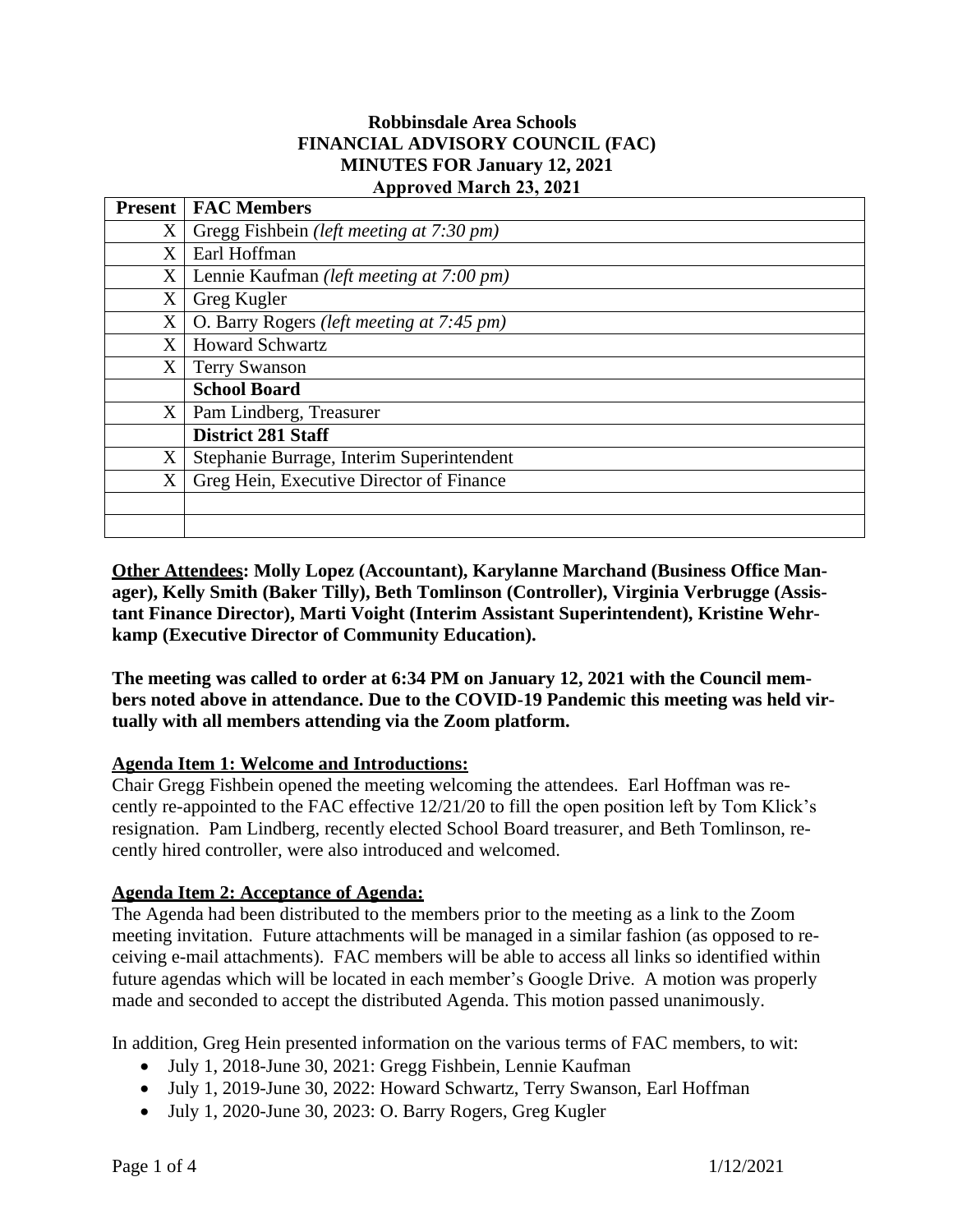## **Agenda Item 3: Approve the November 10, 2020 FAC Meeting Minutes:**

A motion was properly made and seconded to approve the minutes of the November 10, 2020 meeting as distributed. The motion passed unanimously.

### **Agenda Item 4: FY20 Preliminary Audit Results:**

Greg Hein presented the results of the District's FY20 Preliminary Audit that was shared with the School Board on January 5, 2021. Information focused on General Fund Unassigned, General Fund Assigned, Food Service Fund, Community Service Fund, and Self-Insured Medical Fund. **[NOTE: Management letter from the auditors was not available for review and comment by the FAC members. Greg Hein indicated that the letter would be made available once reviewed by the School Board.]**

- *General Fund Unassigned.* Of note was that the FY20 Actual Fund Balance ended on target at \$0.6 million due to several factors: (1) Operating Surplus was higher than expected (\$1.3 million); (2) District wrote off \$0.7 million in Food Service Bad Debt (as recommended by the auditors); (3) \$0.5 million in Medical Assistance funds from IEP billings to insurance and state reduced the Special Education cross-subsidy. With respect to the Food Service Bad Debt, an additional \$250,000 was accumulated in FY20 which may or may not prove to be collectible. Since March 2020, the Federal government (U.S. Department of Agriculture) is picking up the tab for all meals, thanks to COVID-19 pandemic funding legislation.
- *General Fund Assigned, Non-Spendable and Restricted.* Of note was the end-year positive increase of \$1.1 million due to increased balances in Inventory, Prepaids, Operating Capital, Local Collaborative Time Study, Health and Safety, and Safe Schools. One-time expenditures of \$0.4 million were made to utilize the funds received as a result of the dissolution of the West Metro Education Program in FY19.
- *Food Service Fund.* Of note was the impact COVID-19 had on the overall financial position due to both revenues and expenditures being well below budget. Consequently, the Fund experienced a net profit (\$88,000) as opposed to the originally budgeted deficit of \$100,000. Of the \$950,000 in bad debt, \$700,000 has been written off during FY20 with the remaining \$250,000 to be assessed for collectability in FY21. The USDA will continue picking up the meal costs through 2021.
- *Community Service Fund.* Of note was the loss incurred during FY20 due to providing critical child care for front line workers combined with revenue lost from fee-based programs. It was reported that future federal stimulus funds may be used to help offset these losses.
- *Self-Insured Medical Fund.* Of note was that health insurance costs are managed on a calendar basis while the Fund is budgeted on a fiscal year basis. Consequently, delays in employee medical expenditures due to COVID-19 (e.g., timing of elective surgeries and other medical and clinic expenses) may not be reflected in FY21 but in FY22 instead.

# **Agenda Item 5: FY21 Revised Budget:**

Greg Hein presented the FY21 Revised Budget adjustments that was shared with the School Board on January 5, 2021. Information focused on revenue and expenditure changes in the General Fund Unassigned, the General Restricted, the Food Service Fund, the Community Service Fund, the Self-Insured Medical Fund, plus Other Funds of mention. In addition, Mr.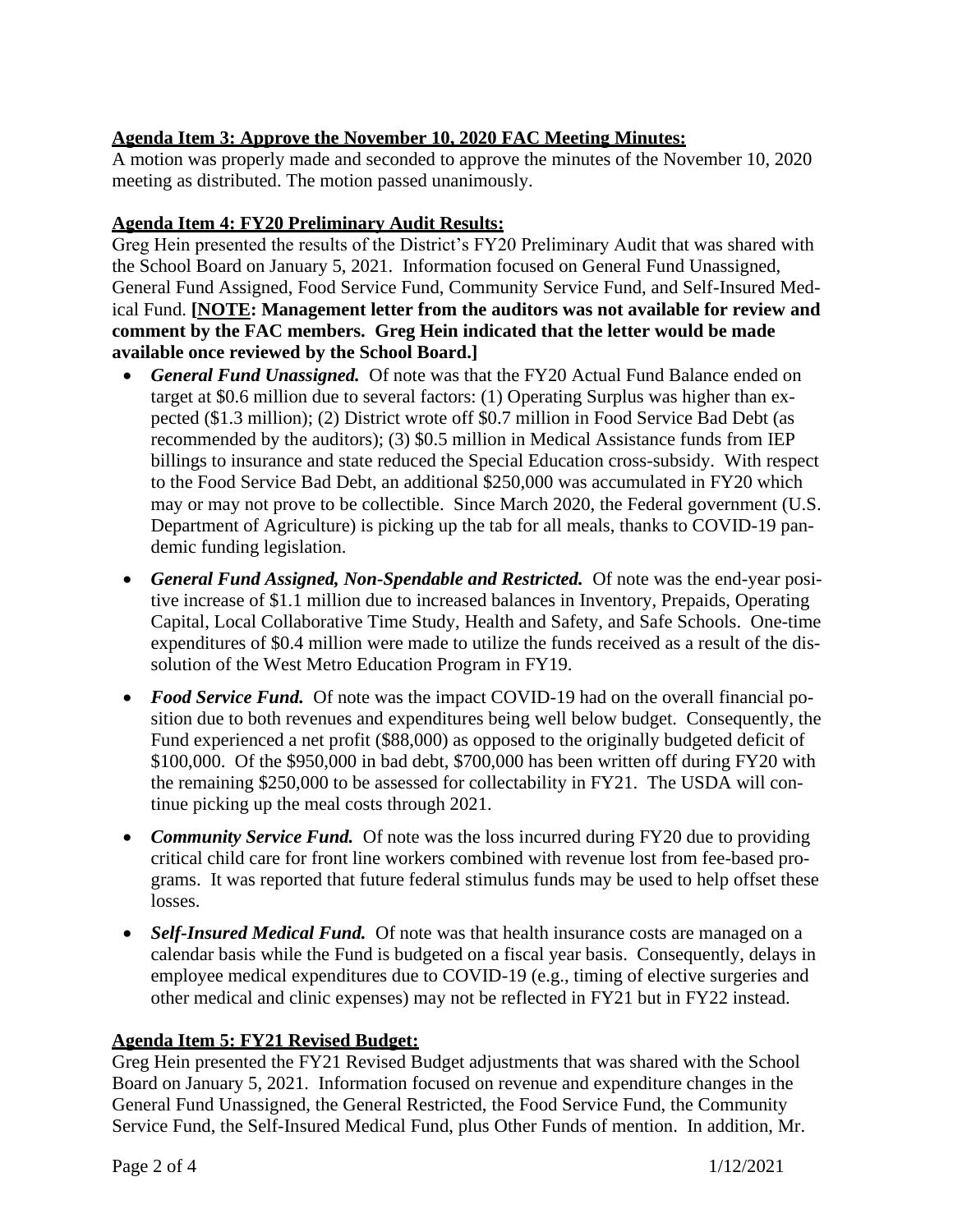Hein explained how both the federal Coronavirus Relief Fund (CRF \$3.85 million) and the Coronavirus Act Relief and Economic Security fund (CARES \$3.37 million) were spent to offset District costs related to managing the COVID-19 pandemic. Of note:

- \$1.80 million in lost revenue due to lower enrollments in Pre-K and early elementary education, due primarily to COVID-19. With the District decision to do with distance learning, a number of families opted to forego Pre-K and Kindergarten, or send their students to private schooling options or choose a home schooling option. The School Board is currently evaluating the long term impact of lower enrollments with the expectation that many students will return to the District once an in-school option is again available.
- \$0.20 million in lost revenue due to cancelled events.
- \$2.00 million in cost savings as a result of reduced expenditures in Transportation, Utilities, and Education Assistants (staff).
- Coronavirus relief funds are helping to cover special on-site instructional costs incurred apart from the distance learning initiative. *Uses were detailed in the presentation.*
- Coronavirus Relief Fund (\$3.85 million) was spent down to \$0 by its planned expiration date of 12/31/20. Despite the Federal government's decision to extend the deadline for reimbursement filings, the Minnesota government opted not to allow this extension. *Uses were detailed in the presentation.*
- Coronavirus Act Relief and Economic Security fund (CARES \$3.37 million), the amount of \$2.30 million is being spent in FY21 and the remaining balance of \$1.07 million will be spent in FY22. *Uses were detailed in the presentation.* In addition, a new round of federal stimulus funding is soon to be announced with the possibility of a fourth round in the future.
- Food Service Fund balance will remain unchanged since meal costs are being picked up by the U.S. Department of Agriculture. *Of laudable note, over one million meals have been provided by the District free-of-charge to students and their families since March 2020.*
- Debt Service Fund expenditures will be slightly higher during FY21.

### **Agenda Item 6: FY22 Budget Assumptions:**

Greg Hein presented the FY22 Budget Assumptions that were shared with the School Board on January 5, 2021. Information focused on revenue, expenditure and general assumptions essential to accurately plan the FY22 budget. Of note:

- Given the State's current deficit financial position, it is highly unlikely that there will be any increase in the Basic Per-Pupil Funding Formula over these next two years.
- Continuing loss in General Education revenue due to declining K-12 enrollment.
- Voluntary Pre-K funding set to expire at the end of FY21.
- All bargaining group contracts set to expire on  $6/30/21$  (except custodial) which may result in increased employee costs.
- \$4.4 million in budgetary realignments needed in order to maintain \$1.1 million fund balance target.